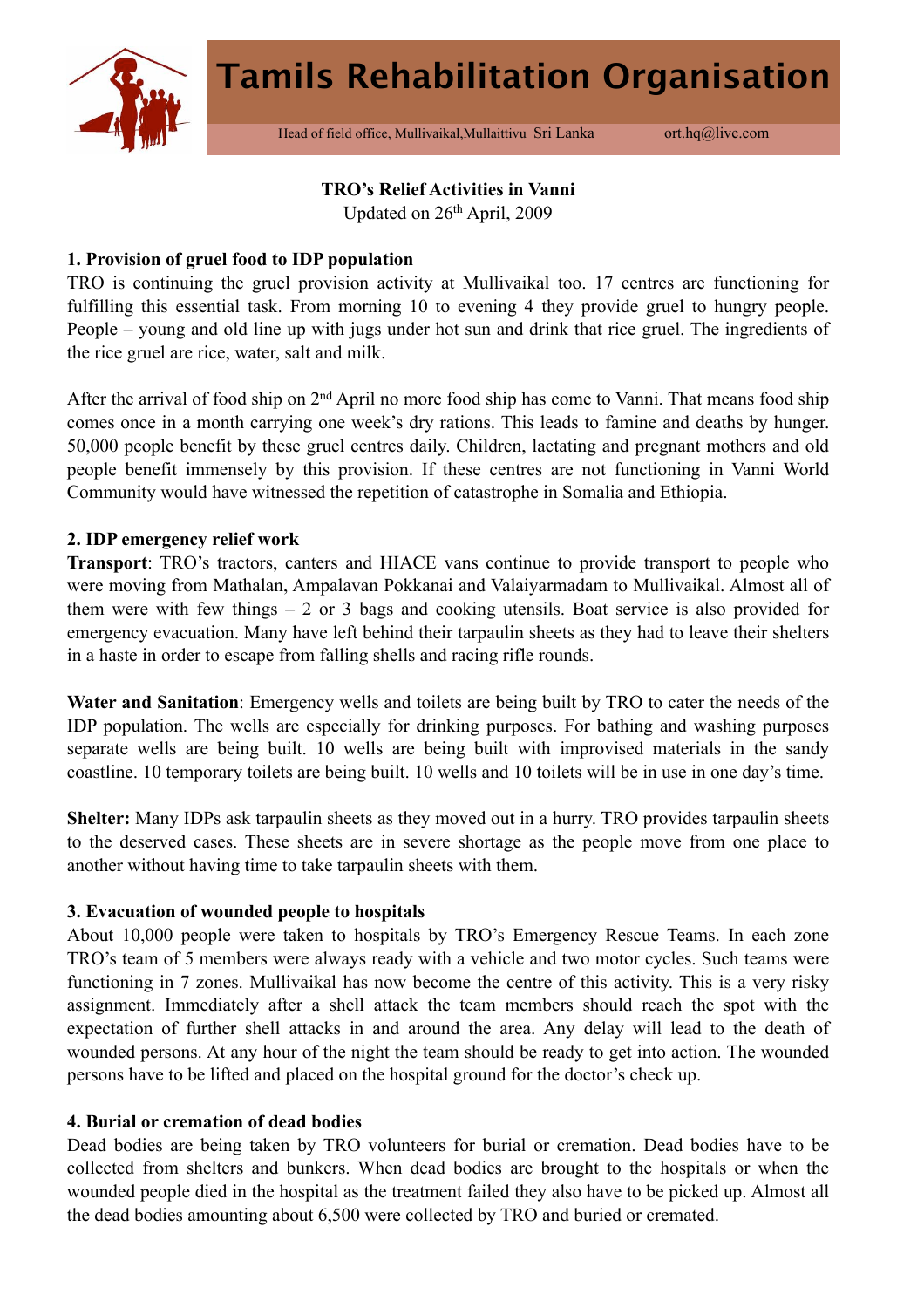

### **5. Volunteer Services**

TRO's volunteers and social mobilizers work among the population by doing regular home visits and meetings. Their tasks are:

- 1. Identification of problems and needs of the people.
- 2. Immediate assistance to famine stricken and vulnerable people.
- 3. Awareness creation on health habits, psychosocial issues, arresting social degeneration and ways of fighting famine through home visits and group discussions.
- 4. Helping the people in the construction of shelters, wells and temporary toilets.
- 5. Establishment of committees for water management, garbage disposal and canalling waste water
- 6. Participation in flood rescue operations, salvaging household goods from flood water flowing into the shelters and identification of high lands for settlement.
- 7. Solving the people's problems by coordination, networking ad referral systems.

## **6. Hospital Work**

Hospital administrative structure has collapsed with the dispersal of doctors and hospital staff by artillery and aerial attacks and troop intrusions. Only few doctors and health volunteers are working in the Manjolai (Temporary) hospital of Mulliyawalai which is now functioning in a school at Mullivaikal. The work in the hospital is enormous and multi faceted. At Mullivaikal this hospital and a Primary Health Care Centre (PHCC) are functioning. Outdoor patients are treated at this PHCC. The wounded are brought to Manjolai Temporary Hospital. TRO takes the responsibility of most of the work being done in the hospital.

- 1. Provision of food to the warded patients and staff about 1,000 at a time. Breakfast, lunch and night meal have to be provided.
- 2. Morning and evening tea to the above are provided.
- 3. At 11 in the morning and 3 in the afternoon cool drinks have to be provided to all in the hospital premises.
- 4. Hospital maintenance and cleaning have to be organized by TRO by employing garbage clearing workers. It's a big problem by the way of massive inflow of wounded and sick persons to the hospital.
- 5. TRO has to organize the removal of accumulated rubbish and waste by the workers of Pradesia Saba inside and outside of the hospital.
- 6. Bringing wounded to the hospital from places where the incidents took place.
- 7. Lifting the wounded carefully from vehicles and placing them on the ground inside and outside of the hospital premises for doctors to diagnose and to do treatment. 5 TRO staff are stationed in the hospital round the clock for this purpose.
- 8. Removal of dead persons among the injured to a common place. From where the dead bodies have to be taken by tractors for burial or cremation.
- 9. Provision of transport to wounded, sick and elderly people to ship yard to be taken to Trincomalee by ship.
- 10. Caring the warded patients wounded and sick in the hospital by attending the needs of them.
- 11. Putting up tarpaulin sheets over the hot sandy ground for the patients to be placed under them.
- 12. Doing first aid to the wounded brought from outside before the check up by a doctor.